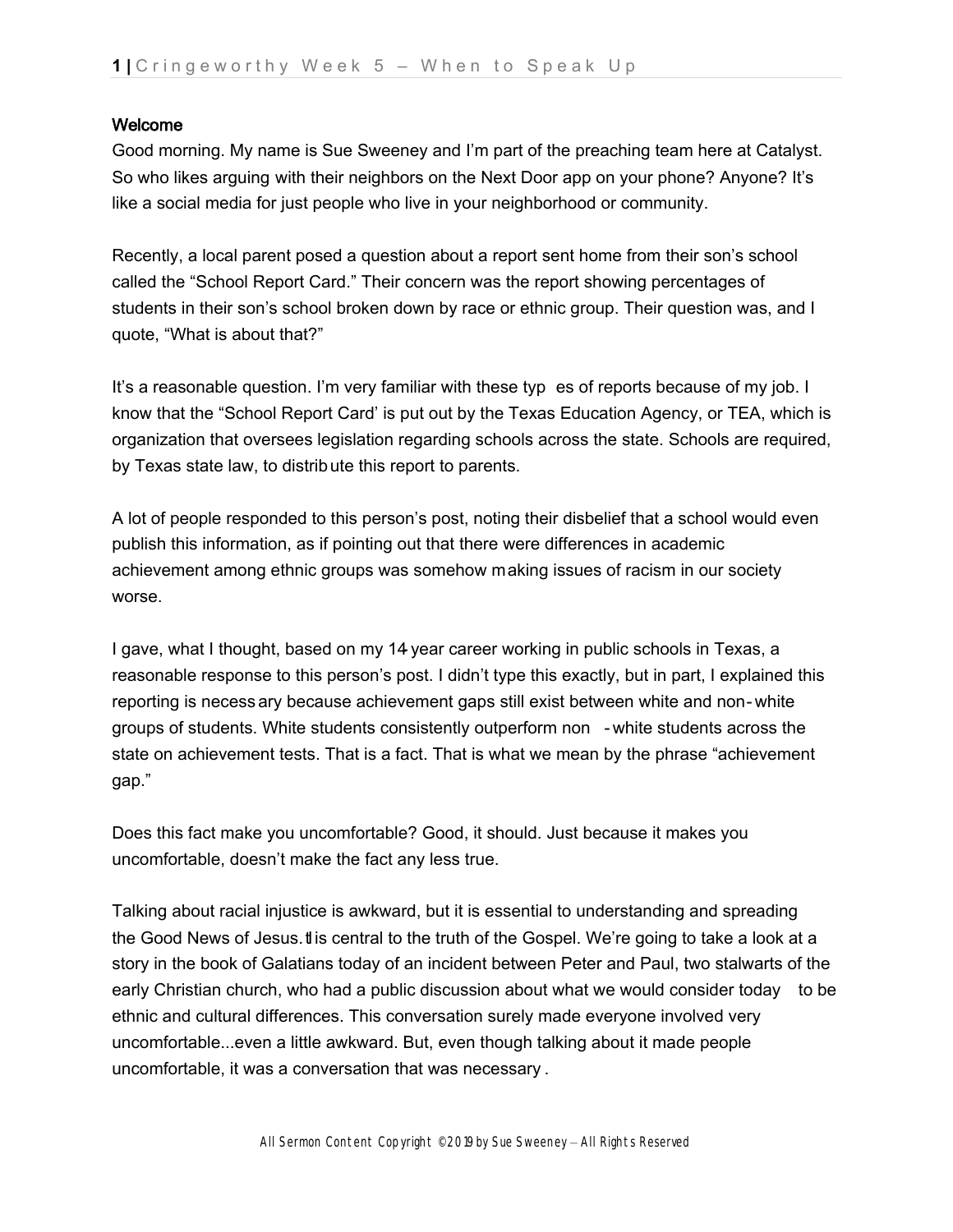So, I know that sounds intense, but don't worry! We're still going to have fun this morning looking at the early Christian church in the Bible and talking about how awkwardness isn't always so bad. Actually, it can help us become the people God intended us to be. Thank you for being here this morning and thank you for allowing the Holy Spirit to work within us. It might be a little awkward at first, but as our pastor JR talked about before. This is our "growing edge." This is the process of becoming more like the peo ple God intended us to be.

### Message

We're in the season of Lent, a season the Church reserves for self- examination and repentance. Lent is a time we confess we are sinners and ask for God's help to heal us. But Lent presses us deeper than that because Lent invites us to ask God, along with the Psalmist, to search us and point out anything in us that is displeasing to God.

In other words, during Lent, we assume there are sins in our life we're not even aware of. That's one big reason we need God's help- to point out what is otherwise hidden from us.

In that spirit, our series this year is called CRINGEWORTHY: A Theory of Awkwardness. According to journalist Melissa Dahl, we feel awkward when we see ourselves through someone else's eyes and we realize that the way they see us and the way we see ourseles don't line up.

We spent the first couple of weeks exploring how awkwardness can be a spiritual tool. We saw that, like the first man and woman, our natural tendency is to hide when we're confronted with that gap between how we see ourselves and how God sees us. But if we're willing to stay in the awkwardness, we find our growing edge. Next, we explored how both compassion and humility are essential to our journey toward wholeness.

This morning, we're talking about awkwardness that occurs when you conf ront someone or someone confronts you, especially when it comes to how you are including or excluding others. We're going to talk about what divides us and according to God, what shouldn't divide us.

Is there anything more awkward than talking about race? Not very many things. Maybe you're wondering why I'm even bringing it up!? This is church. I get talking about people feeling included or excluded, but do we really need to extend that all the way out to talking about race? Why would a CHURCH even talkingabout this?

Every week here at Catalyst, we look to scripture to help us know God and understand how we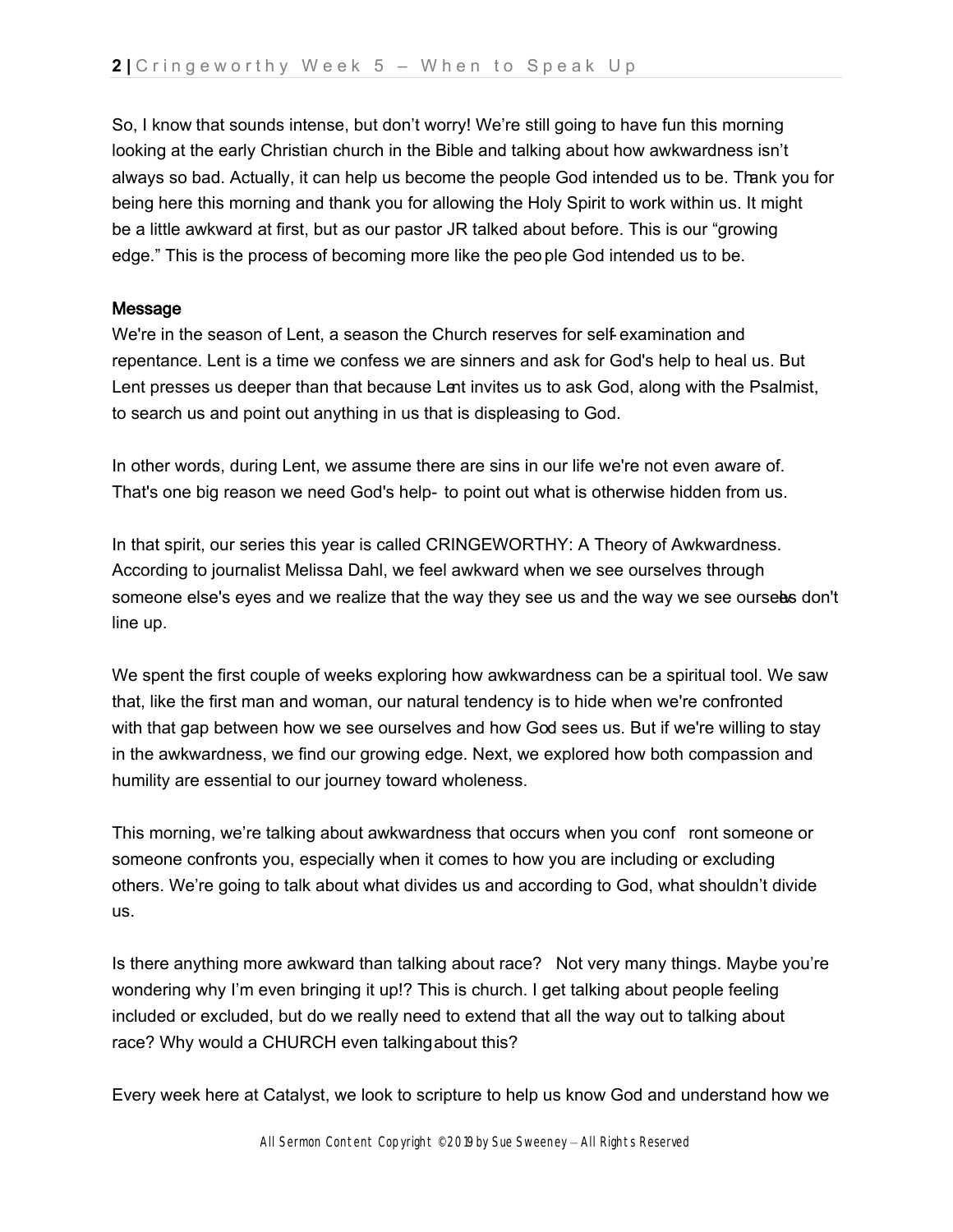can become the people God intended us to be. Scripture shows us over and over again how God intends our relationships to be both vertical and horizon tal. Developing into the people God intended us to be requires us to examine our spiritual connection to our Creator, God AND it requires us to examine how our choices impact others in God's creation.

The Bible has a word for what it looks like when our horizontal relationships are whole and holy. That word is 'just'. Justice is a concern that our relationships with each other are good and holy, aligned with God's call on the individual and communal levels. God calls us to a life lived in the pursuit of j ustice. The Bible defines justice as righteousness. Fun Fact: they're actually the same word in two of the original languages in which the Bible was written: Hebrew and Greek. When we are connected spiritually to God, the Holy Spirit leads us in righteousn ess. This righteousness overflows in us and works its way into everything we do, moving us to champion fairness, generosity, and equity in our broken world. In other words, to pursue justice where there is injustice. Injustice means our relationships aren' t right. Something in them has gotten turned around. Injustice is sin.

So, this is why talking about racial inequality is an issue of Biblical justice. It's an issue of Biblical righteousness. It means doing the difficult, often awkward work, of examining ourselves, rooting out sin, and living a righteous life. We're have to live out here on our "growing edge." We are meant to grow into the image of God.

This morning, we're going to make a connection between talking about racial and ethnic injustice in o ur world today to the early Christian church in the New Testament of the Bible. The early Christians also struggled with including others in their lives who were a culturally or ethnically different. As you can imagine, some awkward, but necessary conversa tions were required in order to root out the injustice.

We're going to dig into Paul's letter to the Galatians where he recalls an incident he had with Peter, one of Jesus' disciples and one of the leaders of the early Christian church in Antioch, a city in ancient Syria. Paul saw injustice, and he talked about it openly and publicly. Things got a little cringey. This was a cringeworthy incident.

Before their encounter with the Good News of Jesus, both Paul and Peter were traditionally Jewish. We know that Jesus was Jewish and Jesus spent a lot of time with his Jewish community while he was here on earth. As we read about Jesus in scripture, we see clearly that the Good News was not just for Jews. It was for everyone in the world, including non - Jews, which at that time, were called Gentiles.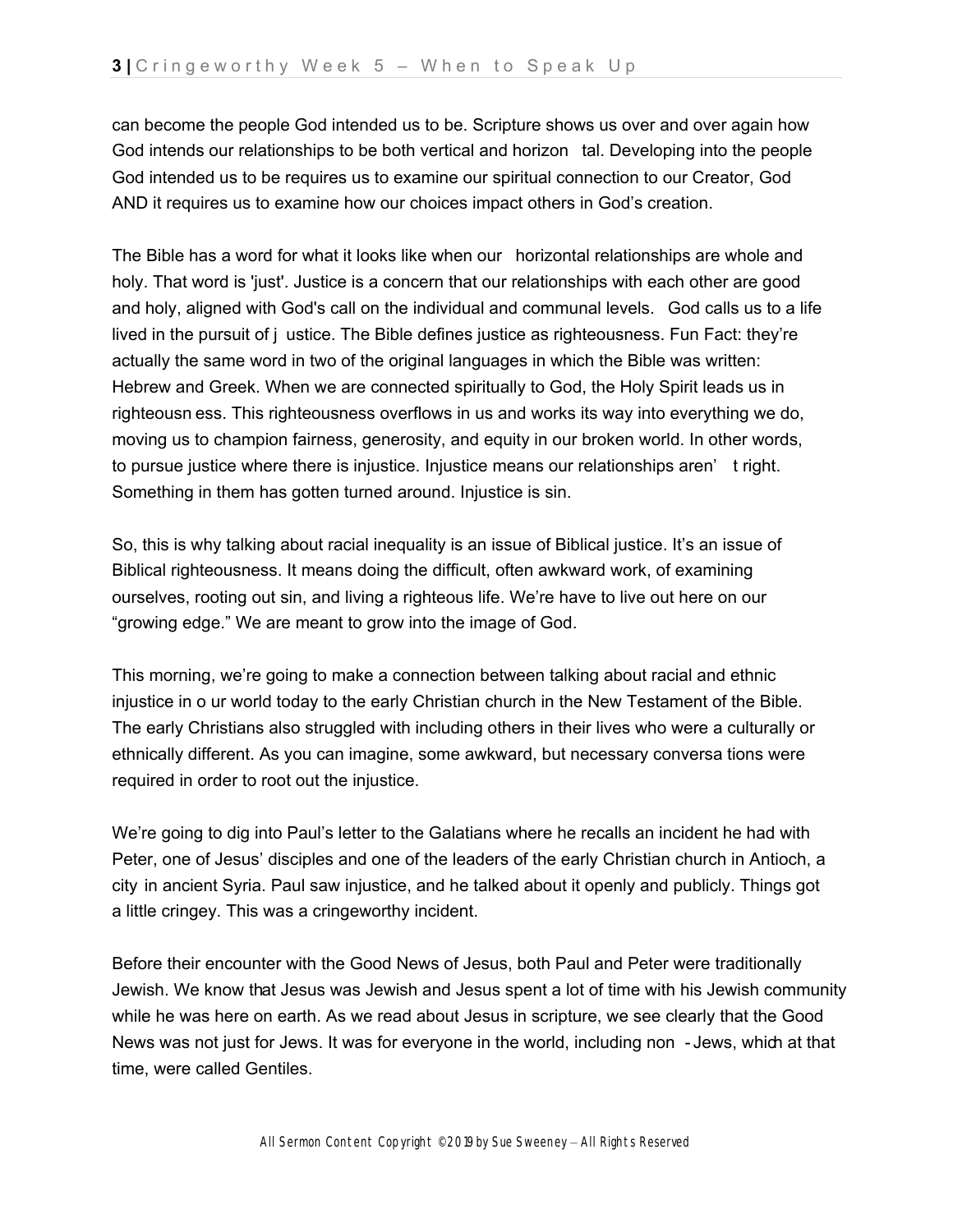So the early Christian church expanded from just those who were ethnically and culturally Jewish to include those who were not. This was quite controversial. Ethnic and cultural Jews observed circumcision and conside red certain kinds of meat to be "unclean" so they didn't eat them. Some continued their Jewish traditions after they converted to Christianity. Many felt that Christianity kind of belonged to the Jews, so if you were a Gentile and you wanted to do this Chr istian thing right, you would essentially need to convert to Judaism, then convert to Christianity and observe Jewish traditions like circumcision and abstaining from eating "unclean" foods.

Both Paul and Peter were staunch opponents to this idea, but th ey didn't always feel that way. Last week, Josh Mounce reminded of us of Paul's profound spiritual experience on the road to Damascus. Paul went from being a huge enemy of the Christians to one of their biggest supporters. Peter also experienced God in a profound way. These experiences helped them both understand how the Good News of Jesus was not just for Jews, but for Gentiles too- for everyone in the world and that churches should be radically inclusive of cultural differences so that all could come tog ether in a community and learn to be the people God intended them to be, both despite of and also because of their differences.

Peter was born a Jew and one of the first disciples of Jesus. After the death and resurrection of Jesus, Peter continued to travel and proclaim the Good News. We can read in chapter 10 in Acts where Peter had a vision before visiting the home of a Gentile and witnessed how the Holy Spirit called both Jews and non - Jews alike to hear and believe the Good News of Jesus.

Like Paul, for Peter, his experience affirmed that Jesus came to unite all people under God, not just Peter's own people, the Jews, but Gentiles too. You didn't have to be Jewish or become Jewish to be a part of a community who lives out the Good News of Jesus.

[Scirpture Slide] Now, we're going to look at Galatians 2: 1114. If you don't have a Bible, you can borrow one from the back table. It's on page \_\_\_\_\_\_\_. If you don't have a Bible of your own, you're welcome to keep that one. Here we're going to read about how Paul had to call Peter out on some nonsense. Both Paul and Peter held an important, but minority position in the early church. They were under an immense amount of social pressure because many wanted the early Christian church to be exclusively Jewish. Paul was able to stand his ground, openly and adamantly proclaiming that Gentiles should be included. However, Peter allowed himself to care more about what other people think instead of what God thinks. He started to cave into the social pressure. He began to behave in ways that made Gentiles feel like they were NOT part of the Christian community.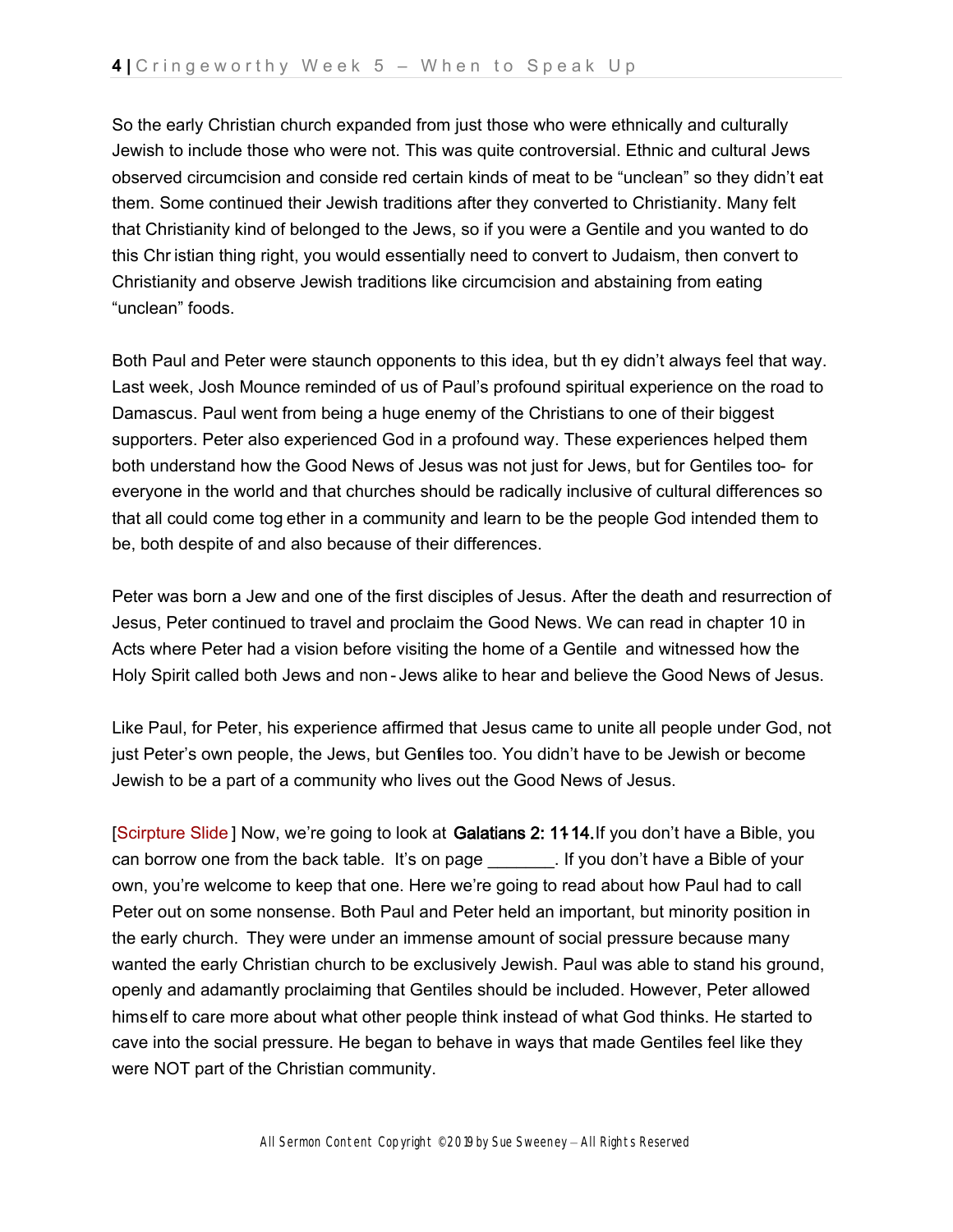As we read, I want you to put yourselves in the shoes of a member of the early church watching this incident go down in front of the congregation. Maybe you're ethnically Jewish, maybe you're a Gentile, either way you're sure to feel pretty uncomfortable. I don't know anyone that likes being "called out" in public. I don't think many of us feel very good when someone tells us to our face that we're wrong, especially in front of people we care about. You can imagine, After Paul gets going, the other people i n the room turning to each other with wide eyes, whispering, "is this actually happening right now?" Imagine yourself in a full - body cringe after Paul is finished tearing into Peter here.

But when Peter came to Antioch, I had to oppose him to his face, fo r what he did was very wrong. When he first arrived, he ate with the Gentile believers, who were not circumcised. But afterward, when some friends of James came, Peter wouldn't eat with the Gentiles anymore . He was afraid of criticism from these people who insisted on the necessity of circumcision. As a result, other Jewish believers followed Peter's hypocrisy, and even Barnabas was led astray by their hypocrisy.

When I saw that they were not following the truth of the gospel message, I said to Peter in front of all the others, "Since you, a Jew by birth, have discarded the Jewish laws and are living like a Gentile, why are you now trying to make these Gentiles follow the Jewish traditions?  $(Galatians 2:1414.)$ 

I like to imagine this incident going dow n like one of those movies about kids in high school where you see the nuances of the popularity food chain happen in the lunchroom. Peter is the kid who is afraid of being made fun of by the friends of James, who are like the Jewish Christian popular kids who are mean to the Gentiles Christians. Peter has lots of Gentile friends. He even acts like a Gentile sometimes even though he has a Jewish background. But, Peter thinks maybe a bad idea? He's not so sure anymore. It's like he's carrying his lunch tray into the cafeteria and he locks eyes with his Gentile friends, but decides to turn away with his tray to sit at the table with the friends of James. He thinks, "if you can't beat 'em. Join them."

And then Paul, who is sitting with the Gentiles, jumps up and marches over to the table with Peter and the friends of James and points his finger right in Peter's face. Everyone in the lunchroom is watching. Paul tells Peter, right there, that he's not following the truth of the Gospel message.

Engage full- body cringe.

Why would Paul make such a big deal out of it in front of everyone?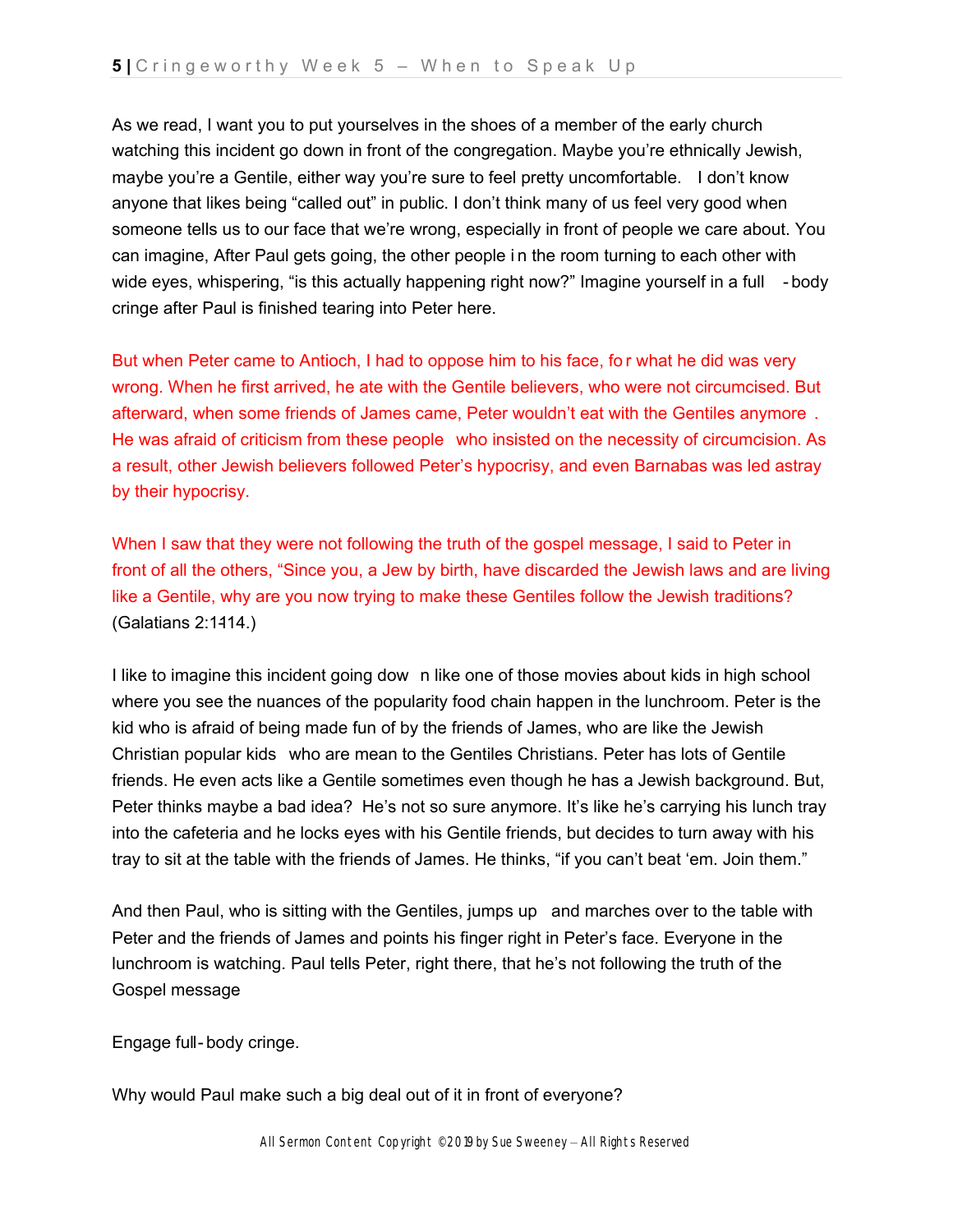Why the public tongue - lashing?

Because he says that Peter was being a hypocrite.

Paul knewthat Peter knewhe was in a leadership position in the church and had a responsibility to make sure Gentiles felt included - that their own cultural background would be equally as welcome because the Good News of Jesus was bigger than traditions like circumcision and not eating unclean food.

But some friends of James, with some racist ideas about what people who were different from them should and shouldn't do, came to visit the church and they got people stirred up. They were able to bend Peter's ear, get inside his head, and intimidate him. Peter became afraid of the criticism he would get for not living like a Jewish person anymore - for living more like a Gentile because of his exposure to Gentiles. At best he was just trying to keep the peace- to keep things copacetic among everyone. At worst, he was being a coward.

It's tempting to criticize Paul for publicly addressing this issue of injustice. Why bring it up ? If Paul would have just ignored it, what would have been the result? The friends of James and those who also believed like they did would feel fine. They would feel affirmed. But what about the Gentiles? If one of their important leaders like Peter wasn't going to stand up for them against those who thought they weren't doing things the right way, what cha nce do they have of staying in the congregation? Slowly but surely, Gentiles would feel more and more like outsiders and the Good News of Jesus would seem like something that really was just meant for Jewish people and not for them.

But, this is not the truth of the Gospel, as Paul said, and that's awesome for us because I'm looking out at a room here full of Gentiles here who came to hear the Good News of Jesus this morning.

The Good News is that all who call on Jesus are welcome, even if we're different. We're welcome to be in a faith community together in the same place at the same time. That our faith community does not just include a certain type of cultural and traditional preferences, but it includes others too, even though t hey are different from what we might be used to or comfortable with. Even though it's different from how we grew up.

Going back to the responses to my neighbor's post on the NextDoor App, just like pointing out the achievement gap in public education, ju st because Paul pointed out the problem of anti -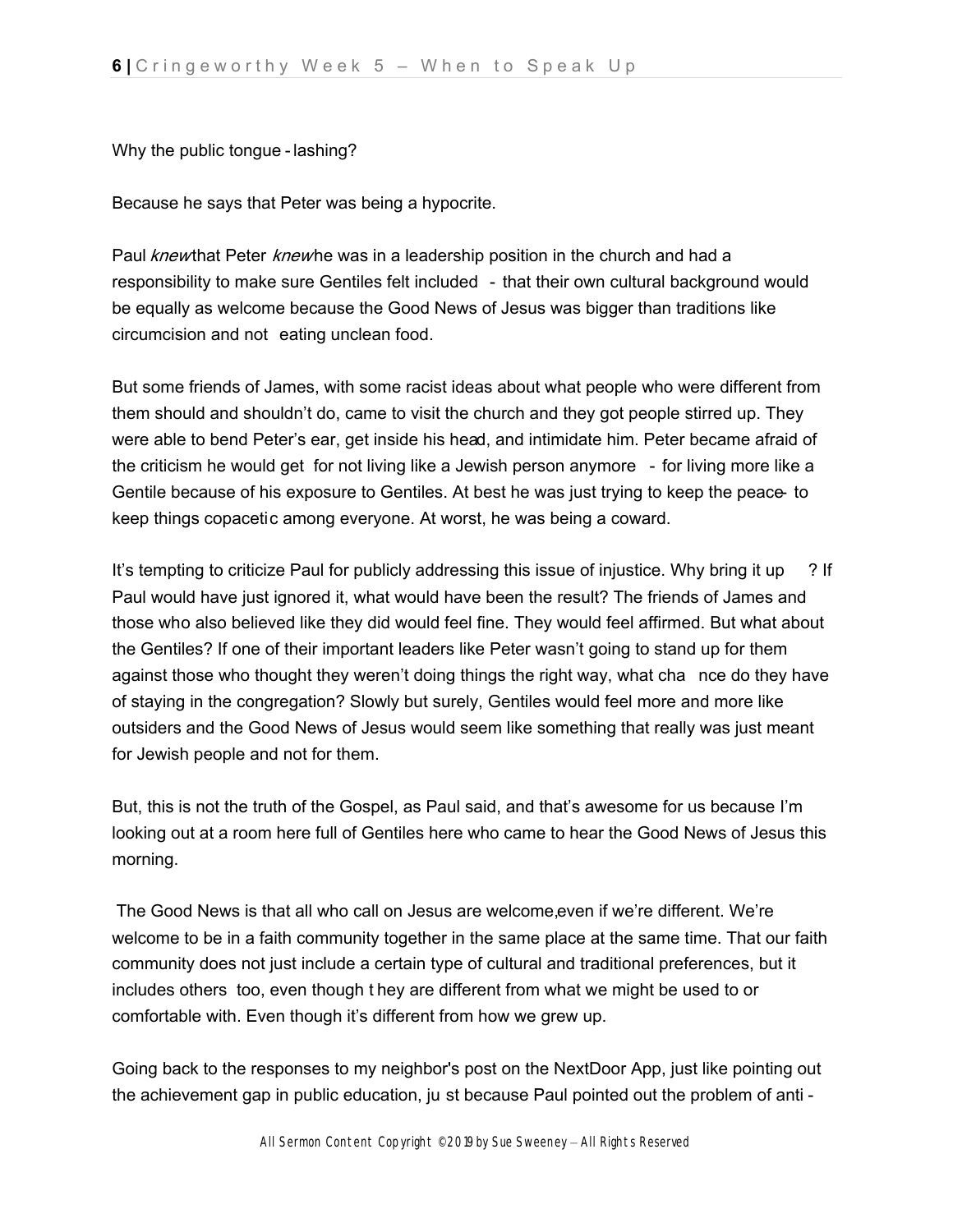inclusive talk and behavior by Peter, it's not as if it made the problem worse. It's not like Paul created a problem where there wasn't one. He was shining a bright light onto the darkness of the sinful decis ions being made by church leadership, not to embarass or ashame Peter, but to root out sin in Peter, which had become a sin of the faith community.

We have sin in our faith community today and it's racial and ethnic injustice. It's not just that, but that's what I'm talking about today. Of course there is sin in our church community. We're all broken people on a journey to being the people God intended us to be - on a journey of putting ourselves and each other back together.

This is all Paul wanted to do, to help Peter root out his sinfulness, to help his faith community root out this injustice, for the sake of the truth of the Gospel.

So, this morning, what do you do if you're Peter? What if you let some people have your ear when you should have told them to stop talking? What if you started doing things or behaving in ways you know keep you from being who God intended you to be? How will you handle it if someone calls you out on it? Then you need to be open to listening. You need to have compassion for those who are being excluded...and you need to exercise humility. Like Peter, you need to be a person who takes feedback well from the people who speak the truth of the Gospel. Ask the Holy Spirit to reveal those people in your life. Researcher and autho r Brene Brown as this suggestion. "Take a 1-inch x 1-inch square of paper and make a list of people whose opinions matter to you  $-$  those people who love you, not in spite of, but *becaus* of your vulnerabilities and imperfections. Brown says, "If you need m ore paper, you need to edit."

What if you're Paul? It's hard to speak up when you witness injustice happening. It feels awkward. We are all in situations where we are privileged and underprivileged. In situations where you are privileged, and for many of us sitting in this room today, we are, it's recognizing we have a responsibility to uphold the truth of the Gospel - that the Holy Spirit is constantly at work in our community and our world, crossing cultural and traditional barriers. We can not prioritize our own comfort over others. You know you're in a place of privilege when you know that people will listen and follow your lead on what you say and do. It's a lot of responsibility and we rarely have asked for it, but God is with us and will help us.

In my life, I've had more situations as a Peter than a Paul. As a high school teacher for many years, I held a position of privilege. I had the authority to make my students listen to me and do what I asked. Most of the time, I'm proud of what I said and di d while students were listening and watching. There were lots of times where I wasn't. A lot of those, I was able to apologize for because I was either called out or I was lucky to be self- aware enough to realize I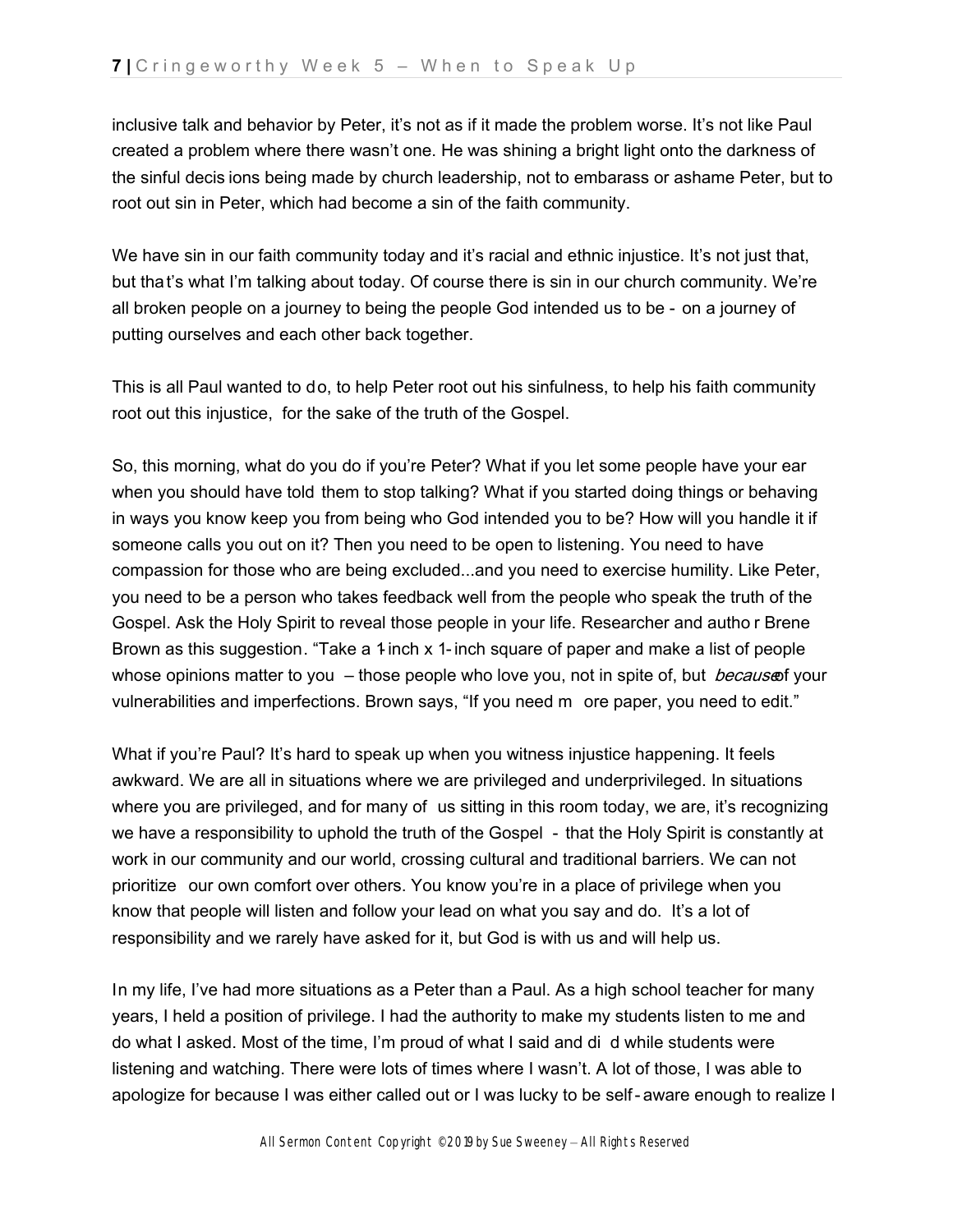had messed up. There are things now that I'm learning - ways that I made some students who were different feel left out or like I didn't care about them, which I didn't realize at the time, but now know are things I wished I would have done differently. Those times where I made mistakes and didn' t realize it and no one said anything. I wish someone would have spoken up even though it would have been awkward.

There are times, now, with the help of my coworkers, where I'm Paul. Whenever someone says that the families of non - white students don't va lue education, so we shouldn't worry about their academic achievement, we call them out. That's a racist thing to say, and it's just not true. It's a gross misunderstanding of all the hurdles those who don't have a privileged understanding of how the schoo l system works have to jump through just to access the same opportunities most white families do.

It's so easy for white people to be blind to all these challenges. I know this because I'm a white person. It doesn't affect us, so it's easy to believe it must not affect anyone. When schools with diverse student bodies are run by leadership who only make space and time for expectations, activities, behaviors, and traditions that are typical and comfortable for white Americans and white people culture, I kno w I have to call them out on it.

The truth is, we don't have control over how people will respond when we say or do something. But, when we do know something we say is not the truth of the gospel, then we need to stop or be prepared to listen and be cont rite if we're called out by someone who we know is protecting the truth of the Gospel.

This includes racial injustice. When it comes to issues of race, we know there are just some things we shouldn't do because it's likely to make others in our faith c ommunity feel like they don't belong here with us. When someone tells a racist joke, we need to stop them and tell them that's not ok. If you're a white person, don't use the "N" word. It feels different when you say it then when someone who is not white s ays it. When someone insists that we only do our worship music a certain way, or dress a certain way, or speak to one another in only English, we need to say "No, it's ok for us to make space for other customs, languages, and ways of doing things."

This is not some kind of multicultural - diversity -let's all hold hands - we are the world - mumbo jumbo. This is the truth of the Gospel.

Now, some of you are feeling really awkward right now. You may be feeling so awkward, you might be feeling a flight or flee res ponse. This is your Growing Edge! You gotta keep your butt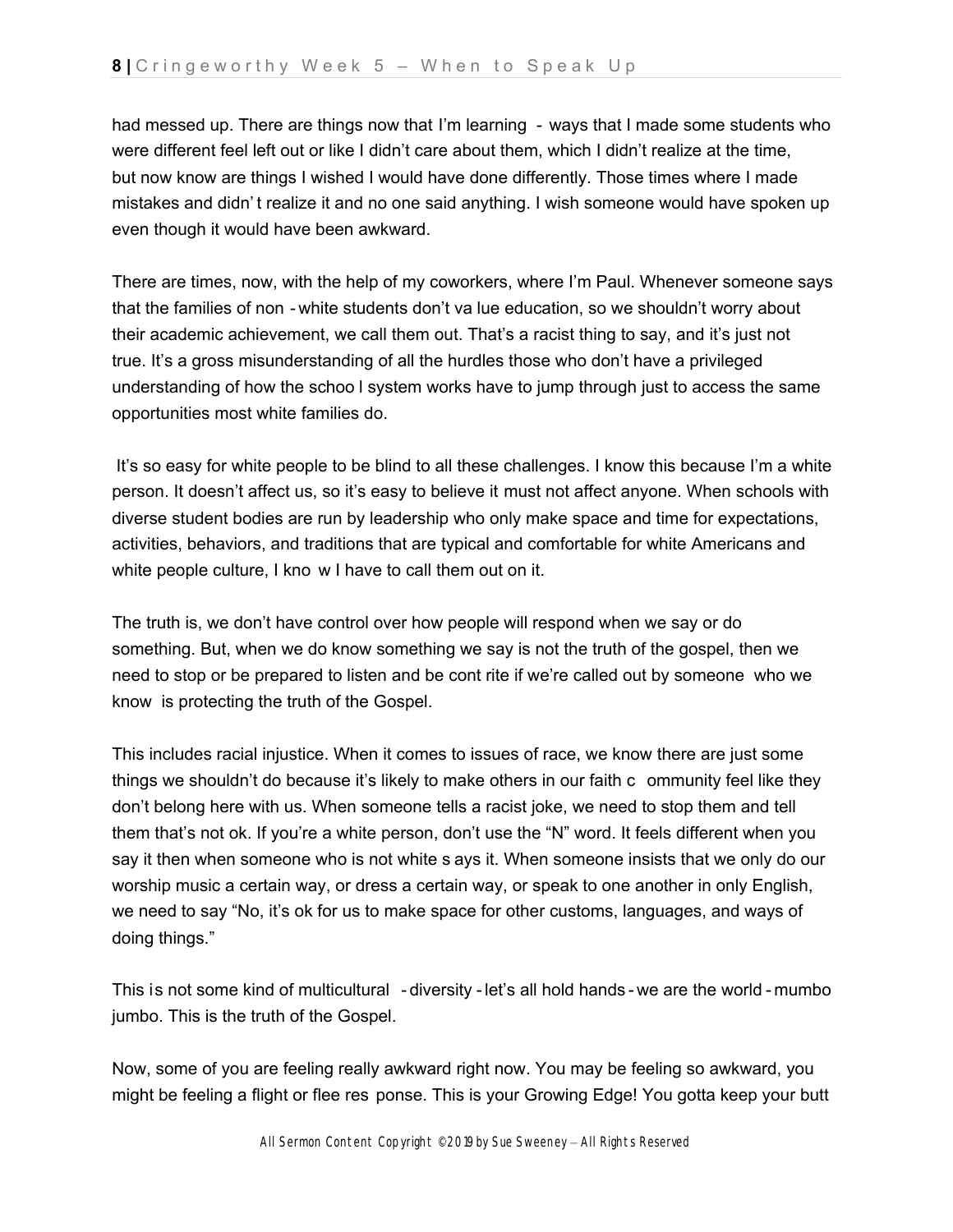in the chair! If you feel like you're ready to get out of here this morning, or you have one foot out the door already, remember Paul said, "what Peter was doing" was denying the truth of the Gospel. As much as we want to get away from holding others accountable or being contemptuous of other people's cultures or ways of doing things, it's essential to the truth of the Gospel.

Catalyst, we must ask ourselves, "who are the Gentiles today?" and "How can I make sure I'm living the truth of the Gospel?"

Here at Catalyst, we offer C- Groups as a way to connect more meaningfully with other people in our faith community. Our C - Groups meet weekly for 6- 8 week sessions and our next session is starting off after Easter here in a few weeks. Also, another way to connect is through our Life Transformation Groups. This is an accountability group of about 2 other people from your faith community. You can meet regularly for the purpose of developing meaningful and vulnerable friendships with a person or two who will ho ld your thoughts and discussions with confidentiality and care. You can meet once a week or a couple times a month and work through a series of questions that may help you shine a light on some areas of your life that are experiencing darkness. Having fri ends who are accountability partners are a powerful way to help you grow to become more like the person God intended you to be.

The important thing is that you are willing to try. If you're a Peter, then allow yourself to be open to the feedback.

If you're Paul, and you see someone doing something unjust. Be courageous and call it out. Do it with sincerity and kindness. At first, it's going to make people feel awkward, but we can only figure things out if we are open and honest. We need the Peters to be willing to be called out and we need the Pauls to have the courage to speak up for the truth of the Gospel.

# **COMMUNION**

Jesus calls us all to the communion table together. We don't receive communion as individuals, but as a community made up of people from all backgrounds, experiences, races and cultures. At this table, we find unity with God, through Jesus' sacrifice. But we also find unity with each other. The communion meal makes us one family, the family of the Church.

During the meal Jesus shared with his followers the night before he was killed, Jesus broke bread and gave it to them, saying, "This is my body, broken for you. Eat it and remember me." After the meal was finished, he gave them a cup of wine, saying, "This is my blood, poured out for the forgiveness of sin. Drink it all."